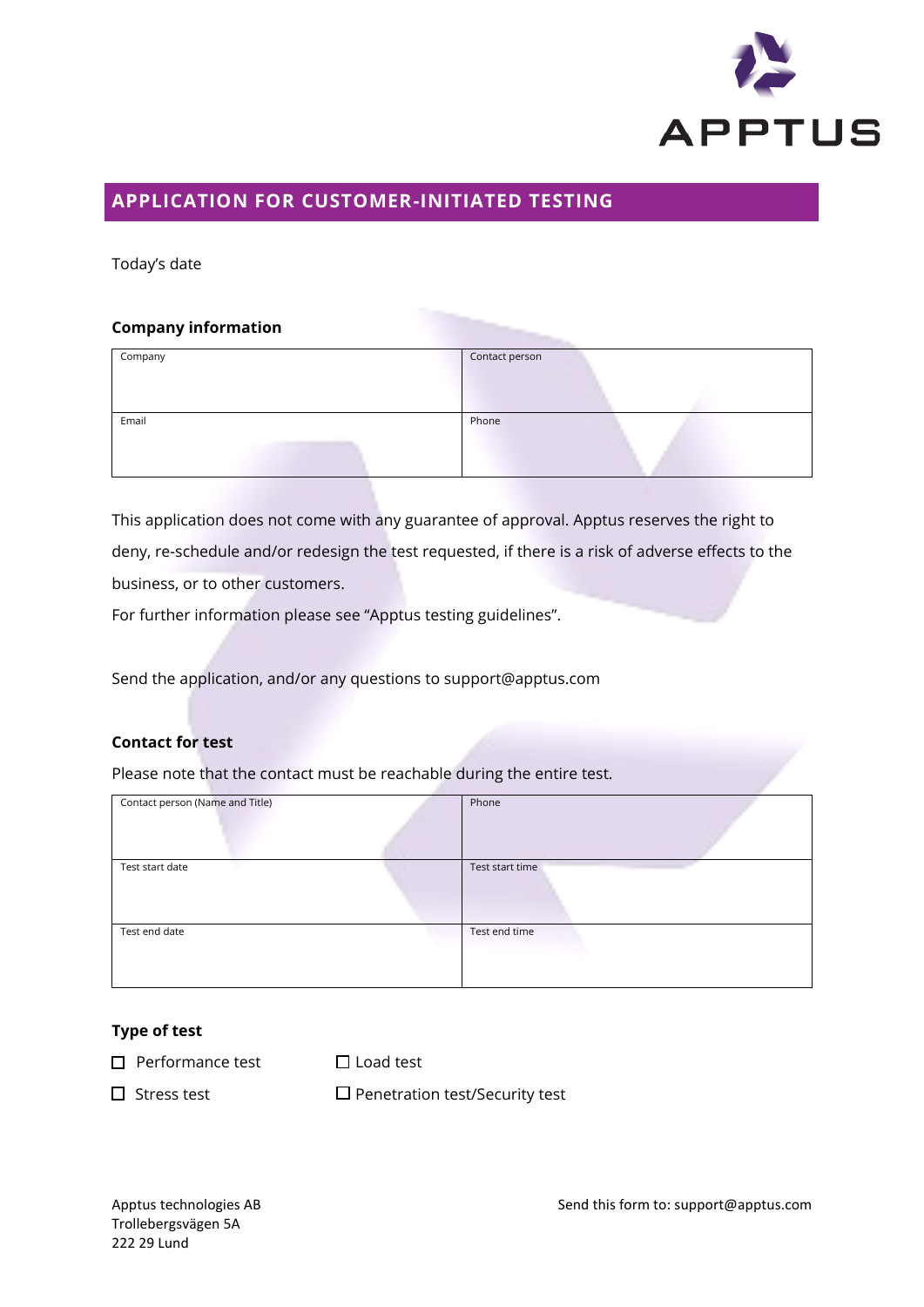

**Environment to be tested** Prod Dev

# **Test scenario**

What is the intention of the test?

What function(s) will be tested, and what outcome do you expect?

How will these functions be tested (method, intensity, and duration)?

Will this test be performed simultaneously with another test(s)?  $\square$  Yes  $\square$  No

If "Yes", what test, and what do you hope to achieve in running them together instead of separately?